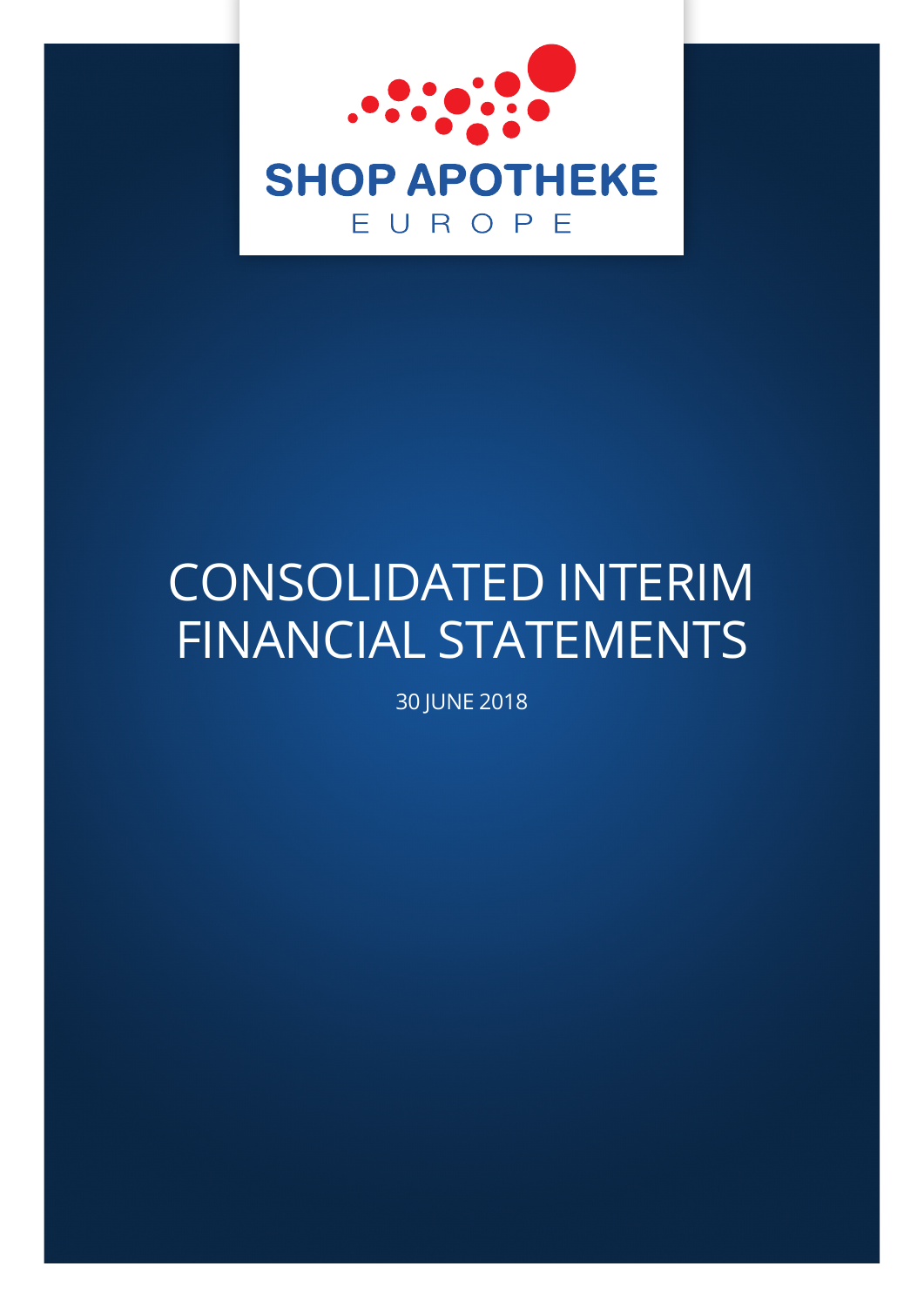### UNAUDITED CONSOLIDATED STATEMENT OF PROFIT AND LOSS.

. . . . . . . . . . . . . . . . . . .

|                                           | 30 JUNE 2018     | 30 JUNE 2017     |
|-------------------------------------------|------------------|------------------|
|                                           | <b>EUR 1.000</b> | <b>EUR 1.000</b> |
| Revenue                                   | 257,231          | 126,707          |
| Costs of sales                            | $-210,803$       | $-99,490$        |
| Gross profit                              | 46,428           | 27,216           |
| Other income                              | 8                | 1,323            |
| Selling and Distribution                  | $-50,907$        | $-31,389$        |
| Administrative Expense                    | $-8,970$         | $-4,245$         |
| <b>Result from operations</b>             | $-13,441$        | $-7,094$         |
| Finance income                            | 77               | 71               |
| Finance expense                           | $-2,158$         | $-892$           |
| Net finance cost                          | $-2,081$         | $-821$           |
| Result before tax                         | $-15,522$        | $-7,915$         |
| Income tax                                | 593              | $-209$           |
| Result for the period after tax           | $-14,929$        | $-8,124$         |
| Attributable to:<br>Owners of the Company | $-14,929$        | $-8,124$         |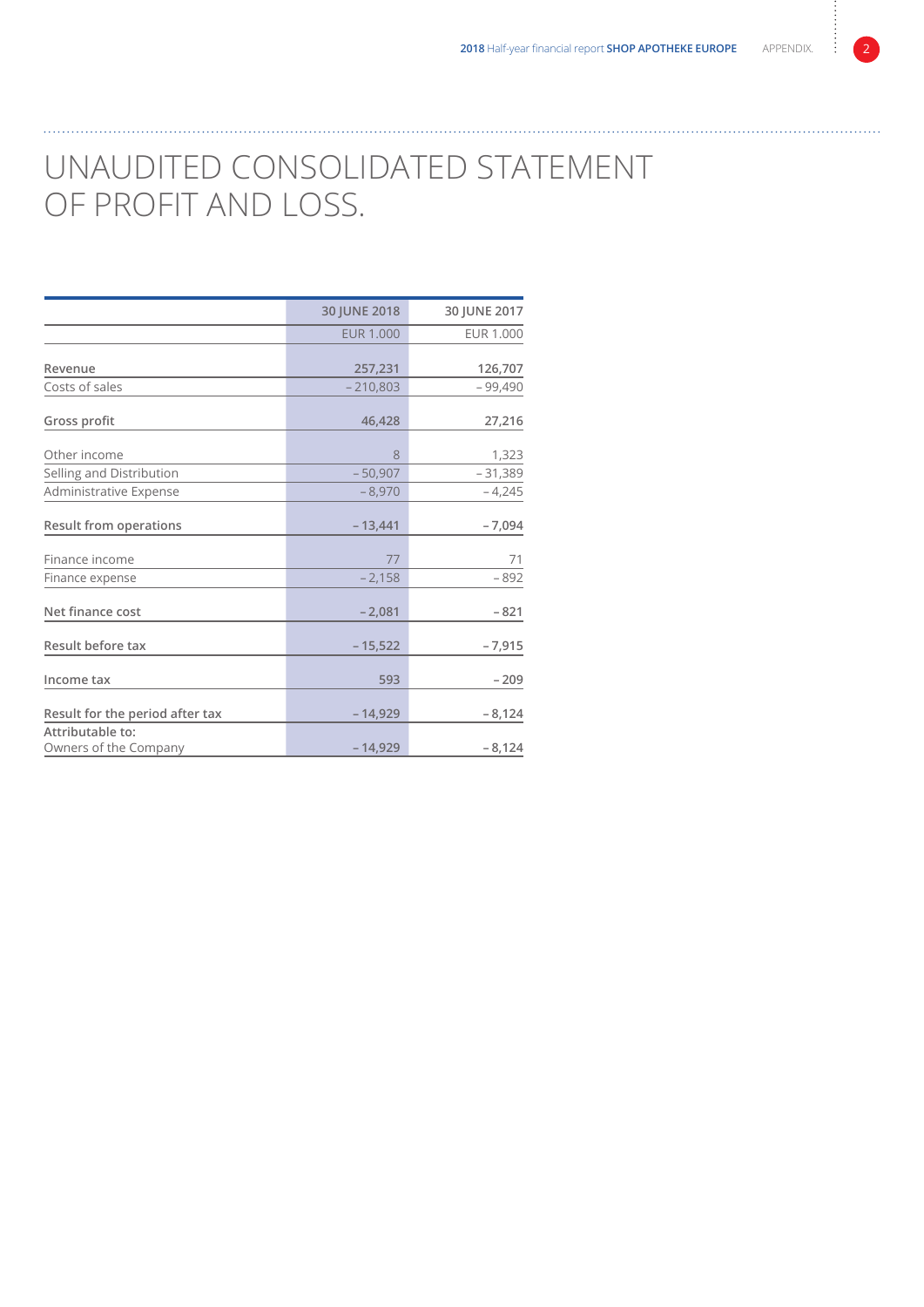### UNAUDITED CONSOLIDATED STATEMENT OF COMPREHENSIVE INCOME.

|                                          | 30 JUNE 2018     | 30 JUNE 2017     |
|------------------------------------------|------------------|------------------|
|                                          | <b>EUR 1.000</b> | <b>EUR 1.000</b> |
| Loss for the year                        | $-14.929$        | $-8.124$         |
| Other comprehensive income/loss          | $\Omega$         | 0                |
| Total comprehensive loss                 | $-14.929$        | $-8.124$         |
| Attributable to                          |                  |                  |
| Owners of the company                    | $-14.929$        | $-8.124$         |
| Earnings per share                       |                  |                  |
| Basic and diluted per share 30 June 2018 | $-1,24$          | $-0.90$          |
| Calculation of earnings per share:       |                  |                  |
| Result for the six month period          | $-14.929$        | $-8.124$         |
| Weighted average number of shares        | 12.020.456       | 9.069.878        |
| Earnings per share                       | $-1,24$          | $-0,90$          |
|                                          |                  |                  |

. . . . . . . . . . . . . . . . . . .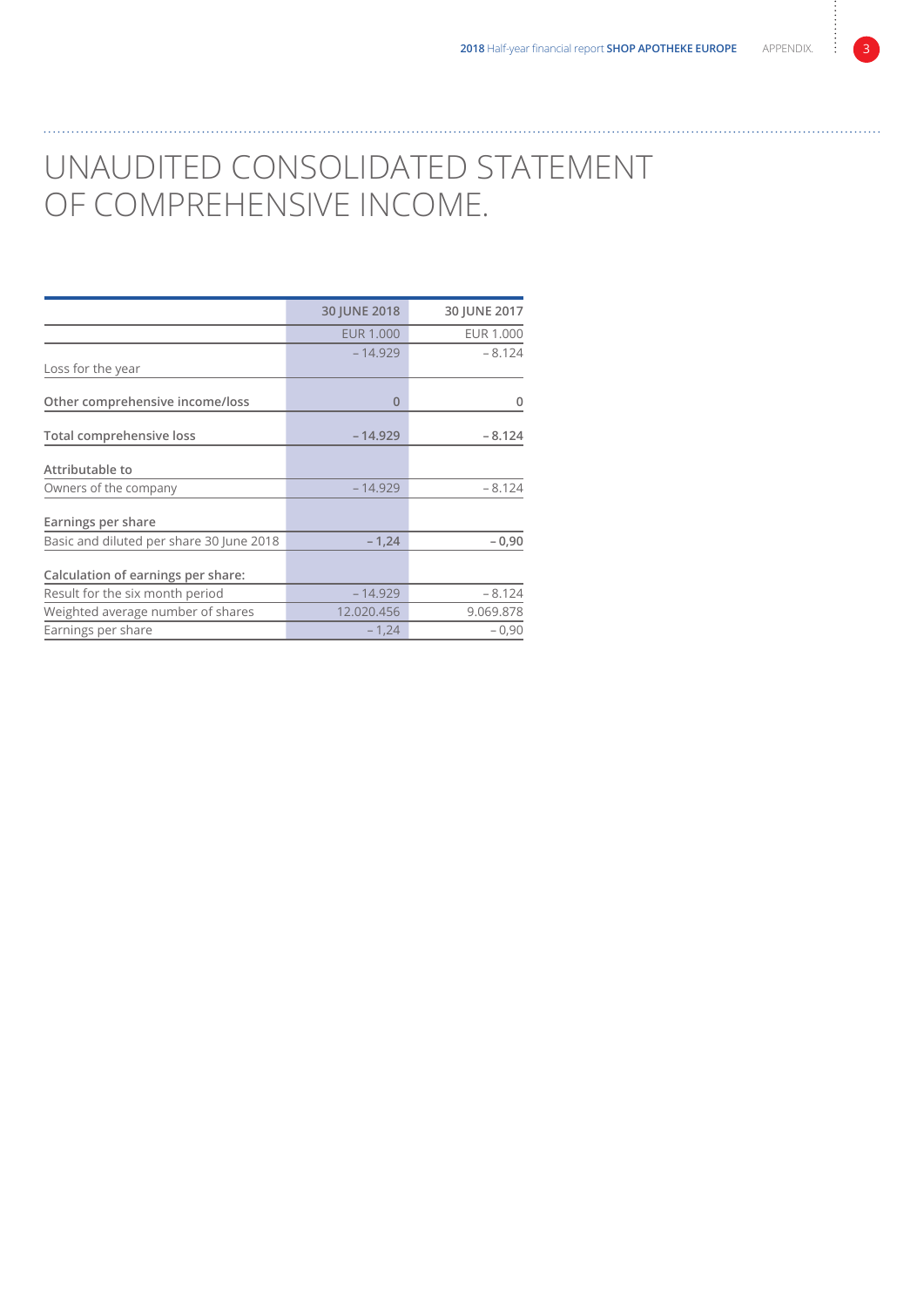# UNAUDITED INTERIM CONSOLIDATED STATEMENT OF FINANCIAL POSITIONS.

| <b>ASSETS</b>                                   | 30 JUNE 2018     | 31 DEC. 2017 |
|-------------------------------------------------|------------------|--------------|
|                                                 | <b>EUR 1.000</b> | EUR 1.000    |
| <b>Non-Current Assets</b>                       |                  |              |
| Property, plant and equipment                   | 10,200           | 8.278        |
| Intangible assets                               | 189,473          | 189.827      |
| Deferred tax assets                             | 4,103            | 3.447        |
| Investments in equity- accounted joint ventures | 905              | 905          |
|                                                 | 204,681          | 202.457      |
| <b>Current Assets</b>                           |                  |              |
| Inventories                                     | 30,870           | 39.989       |
| Trade and other receivables                     | 22,888           | 20.546       |
| Other current assets                            | 8,127            | 6.524        |
| Other financial assets                          | 34,820           | 12.510       |
| Cash and cash equivalents                       | 57,586           | 15.783       |
|                                                 | 154,291          | 95.352       |
| <b>Total Assets</b>                             | 358,971          | 297.808      |

| <b>EQUITY AND LIABILITIES</b>       | 30 JUNE 2018     | 31 DEC. 2017     |
|-------------------------------------|------------------|------------------|
|                                     | <b>EUR 1.000</b> | <b>EUR 1.000</b> |
| <b>Shareholders' Equity</b>         |                  |                  |
| Issued capital and share premium    | 289,317          | 289.317          |
| Reserves/accumulated losses         | $-60,841$        | $-50.351$        |
|                                     | 228,475          | 238.966          |
| <b>Non-current Liabilities</b>      |                  |                  |
| Provisions                          | 397              | 323              |
| Deferred tax liability              | 12.759           | 12.711           |
| Other liabilities                   | 71,667           | 4.316            |
|                                     | 84,822           | 17.350           |
| <b>Current Liabilities</b>          |                  |                  |
| Trade and other payables            | 25,659           | 23.090           |
| Amounts due to banks                | 4,766            | 4.863            |
| Other liabilities                   | 15,249           | 13.539           |
|                                     | 45,674           | 41.492           |
| <b>Total Equity and Liabilities</b> | 358,971          | 297.808          |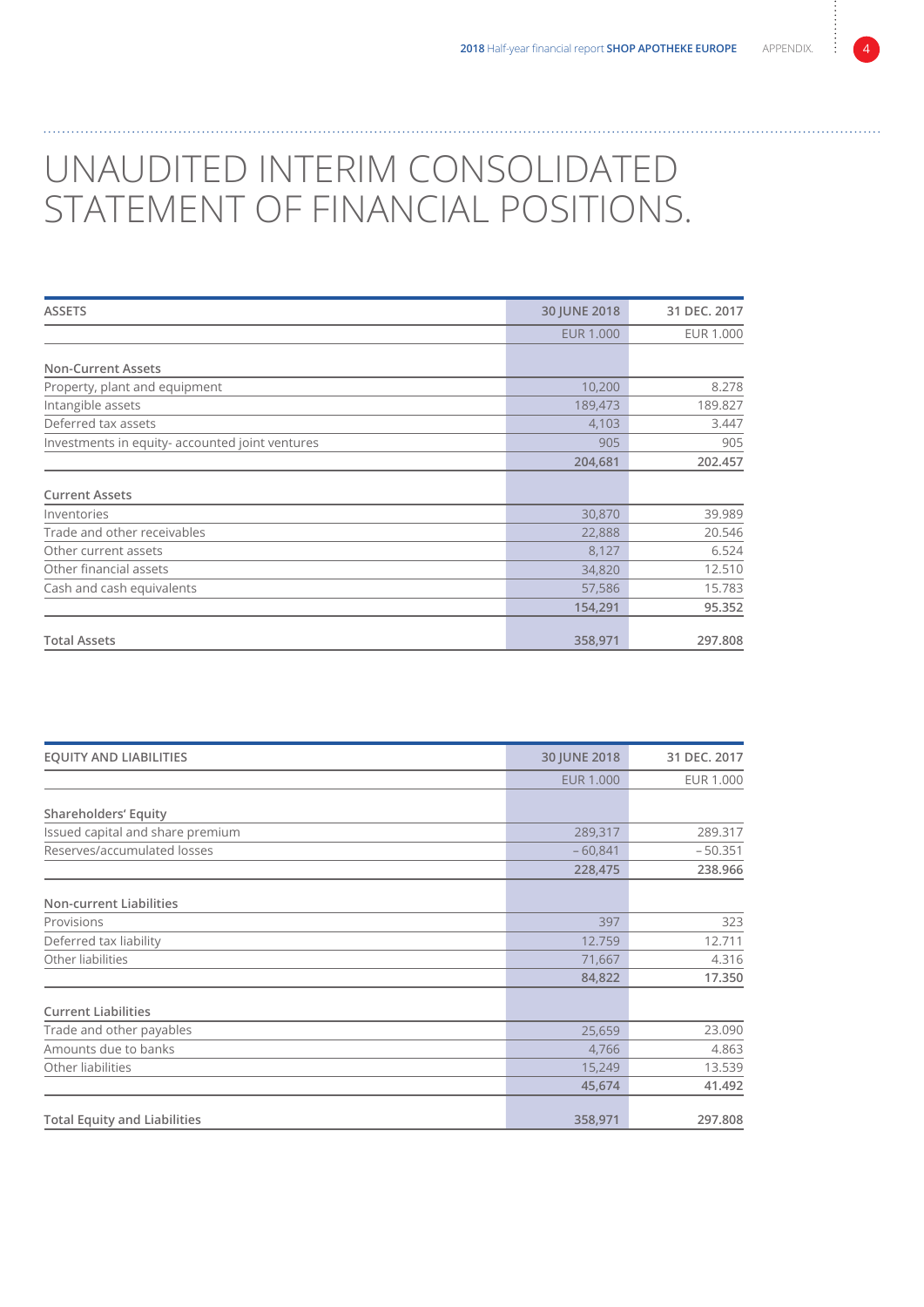# UNAUDITED INTERIM CONSOLIDATED STATEMENT OF CASH FLOWS.

|                                                                                   | 30 JUNE 2018     | 30 JUNE 2017     |
|-----------------------------------------------------------------------------------|------------------|------------------|
|                                                                                   | <b>EUR 1.000</b> | <b>EUR 1.000</b> |
| <b>CASH FLOW FROM OPERATING ACTIVITIES</b>                                        |                  |                  |
| Results flow from operations                                                      | $-13,441$        | $-7,094$         |
| Adjustments for:                                                                  |                  |                  |
| - Depreciation and amortisation of non-current assets, taxes and provisions       | 6,072            | 2,095            |
| Operating result adjusted for depreciation and amortisation, taxes and provisions | $-7,369$         | $-4,999$         |
| Movements in working capital:                                                     |                  |                  |
| - (Increase)/decrease in trade and other receivables and other current assets     | $-3,945$         | $-3,422$         |
| - (Increase)/decrease in inventory                                                | 9,119            | 6,352            |
| - Increase/(decrease) in in trade and other payables and other liabilities        | 1,488            | 2.454            |
| Working capital movement                                                          | 6,662            | 5,385            |
|                                                                                   |                  |                  |
| Cash generated from operations                                                    | $-707$           | 386              |
| Interest received                                                                 | 77               | 180              |
| Net cash (used in)/generated by operating activities                              | $-630$           | 566              |
| CASH FLOW FROM INVESTING ACTIVITIES                                               |                  |                  |
| Investment for property, plant and equipment                                      | $-3,480$         | $-1,271$         |
| Investment for intangible assets                                                  | $-4,101$         | $-2,846$         |
| Investment for acquisitions                                                       | $\Omega$         | $\Omega$         |
| Investment in other financial assets                                              | $-22,311$        | $-3,516$         |
| Net cash (used in)/generated by investing activities                              | $-29,892$        | $-7,633$         |
| CASH FLOW FROM FINANCING ACTIVITIES                                               |                  |                  |
| Interest paid                                                                     | $-1,313$         | $-888$           |
| Payment of earn-out obligations Farmaline                                         | $-1,100$         | $-1,100$         |
| Issue convertible bond                                                            | 73,497           | $\bigcap$        |
| Other non-current liabilities                                                     | 1,241            | 77               |
| Net cash (used in)/generated by financing activities                              | 72,325           | $-1,911$         |
| Net increase/(decrease) in cash and cash equivalents                              | 41,803           | $-8,977$         |
| Cash and cash equivalents at the beginning of the period                          | 15,783           | 38,485           |
|                                                                                   |                  |                  |
| Cash and cash equivalents at the end of the period                                | 57,586           | 29,507           |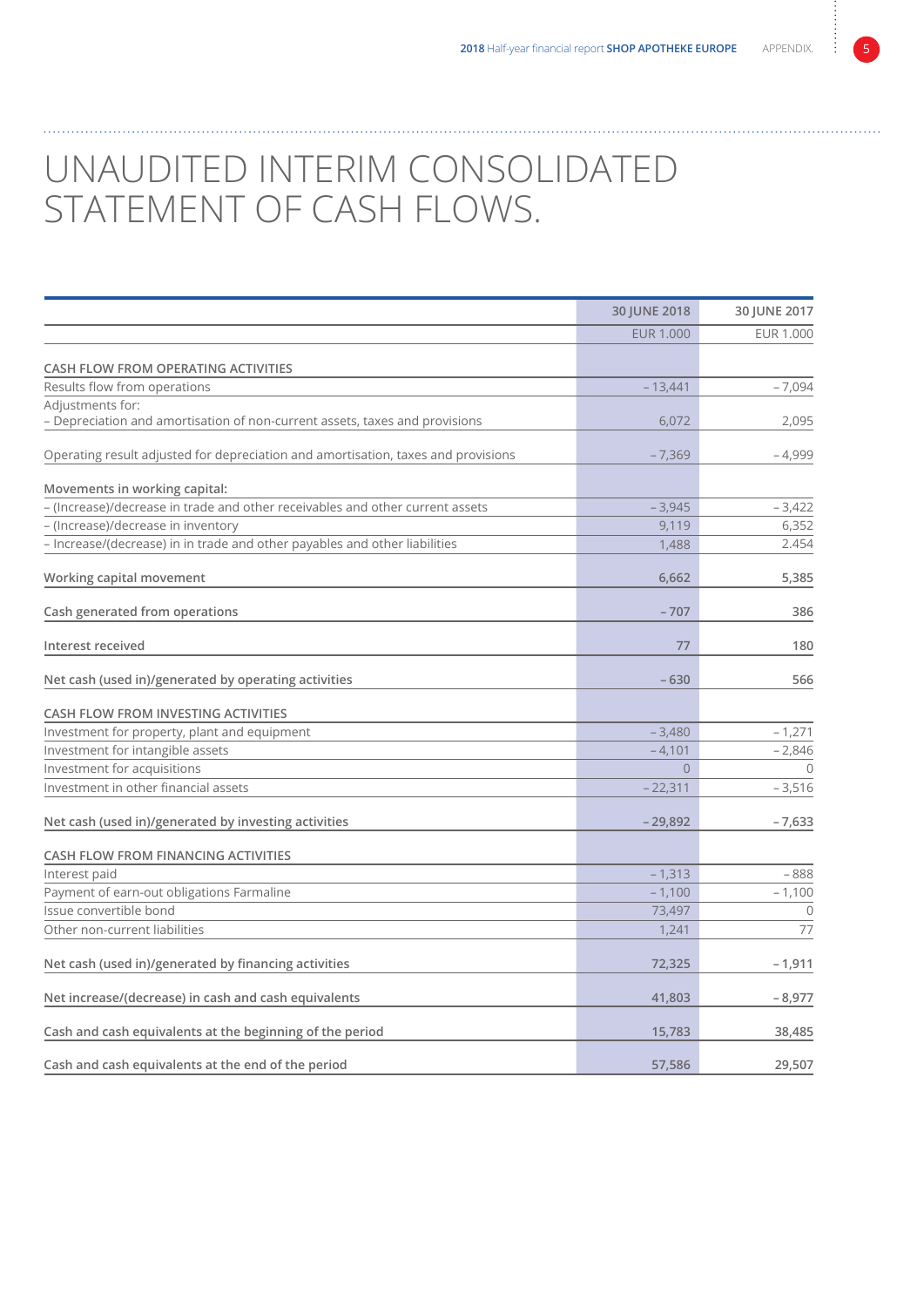# UNAUDITED CONSOLIDATED INTERIM STATEMENT OF CHANGES IN SHAREHOLDERS' EQUITY.

| for the six month period<br>ended 30 June 2018 | <b>ISSUED AND</b><br><b>PAID-UP SHARE</b> | <b>SHARE</b><br><b>PREMIUM</b> | ACCUMULATED<br><b>LOSSES</b> | <b>UNDISTRIBUTED</b><br><b>RESULTS</b> | <b>EQUITY</b>    |
|------------------------------------------------|-------------------------------------------|--------------------------------|------------------------------|----------------------------------------|------------------|
|                                                | EUR 1.000                                 | EUR 1.000                      | EUR 1.000                    | EUR 1.000                              | <b>EUR 1.000</b> |
| Equity as of 1 January 2018                    | 240                                       | 289.076                        | $-28.993$                    | $-21.358$                              | 238.966          |
| Transfer to accumulated losses                 |                                           |                                | $-21.358$                    | $-21.358$                              | $\bigcap$        |
| Equity reserve for stock options               |                                           |                                |                              | 4.438                                  | 4.438            |
| Comprehensive loss for the period              |                                           |                                |                              | $-14.929$                              | $-14.929$        |
| Balance as at 30 June 2018                     | 240                                       | 289.076                        | $-50.350$                    | $-10.491$                              | 228.475          |

| for the six month period<br>ended 30 June 2017 | <b>ISSUED AND</b><br><b>PAID-UP SHARE</b> | <b>SHARE</b><br>PREMIUM | ACCUMULATED<br>LOSSES | <b>UNDISTRIBUTED</b><br><b>RESULTS</b> | <b>EQUITY</b> |
|------------------------------------------------|-------------------------------------------|-------------------------|-----------------------|----------------------------------------|---------------|
|                                                | EUR 1.000                                 | EUR 1.000               | EUR 1.000             | EUR 1.000                              | EUR 1.000     |
| Equity as of 1 January 2017                    | 181                                       | 122.057                 | $-10.548$             | $-18.445$                              | 93.245        |
| Transfer to accumulated losses                 |                                           |                         | $-18.445$             | 18.445                                 | $\bigcap$     |
| Comprehensive loss for the period              |                                           |                         |                       | $-8.176$                               | $-8.176$      |
| Balance as at 30 June 2017                     | 181                                       | 122.057                 | $-28.993$             | $-8.176$                               | 85.069        |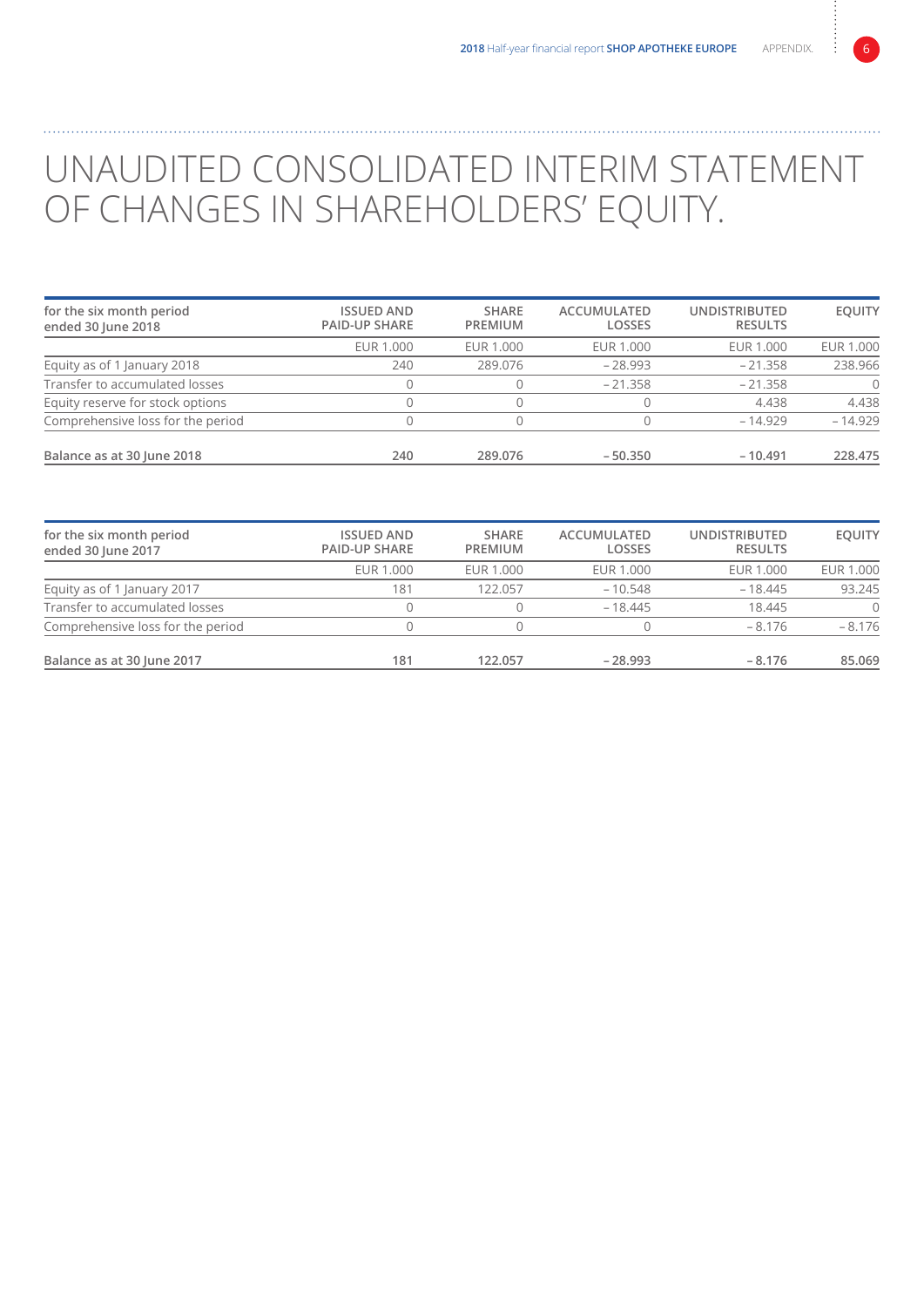# NOTES TO THE CONSOLIDATED FINANCIAL STATEMENTS.

#### **1. Basis of preparation**

These Interim Consolidated Financial Statements have been prepared in accordance with IAS 34 Interim Financial Reporting. They do not include all disclosures that would otherwise be required in a complete set of financial statements and should be read in conjunction with the 2017 annual report.

The Interim Consolidated Financial Statements have not been audited.

#### **2. Significant accounting policies**

The preparation of interim consolidated financial statements in compliance with IAS 34 requires the use of certain critical accounting estimates. It also requires Group management to exercise judgment in applying the Group's accounting policies. The areas where significant judgments and estimates have been made in preparing the financial statements and their effect are disclosed in note 3.

Shop Apotheke Europe N.V. has applied the same accounting policies and methods of computation in its interim consolidated financial statements as in its 2017 annual financial statements.

#### **Going concern**

From 1 January through 30 June 2018, the Company incurred losses before tax of EUR 15.5m and generated a positive cash flow from operating activities of EUR – 0.6 m. The working capital position at 30 June 2018 is positive at EUR 20.6 m.

|                             | 30 JUNE 2018     | 30 JUNE 2017 |
|-----------------------------|------------------|--------------|
|                             | <b>EUR 1.000</b> | EUR 1.000    |
|                             |                  |              |
| Trade and other receivables | 22,888           | 11,701       |
| Other current assets        | 8,127            | 2,554        |
| Inventory                   | 30,870           | 19,312       |
| Trade and other payables    | $-25,659$        | $-16,010$    |
| Other liabilities           | $-15.629$        | $-7,001$     |
|                             | 20,597           | 10,556       |
|                             |                  |              |
| % Revenue                   | 4.97             | 4.76         |

The shareholder's equity developed to EUR 228.5m as at 30 June 2018, with a cash and other financial assets position of EUR 92.4 m. The Company is on track with its planned investment in capacity expansion and automation. On the basis of the above, the Consolidated Financial Statements have been prepared on a going concern basis.

#### **3. Use of estimates and judgements**

There have been no material revisions to the nature and amount of changes in estimates of amounts reported in the annual financial statements 2017.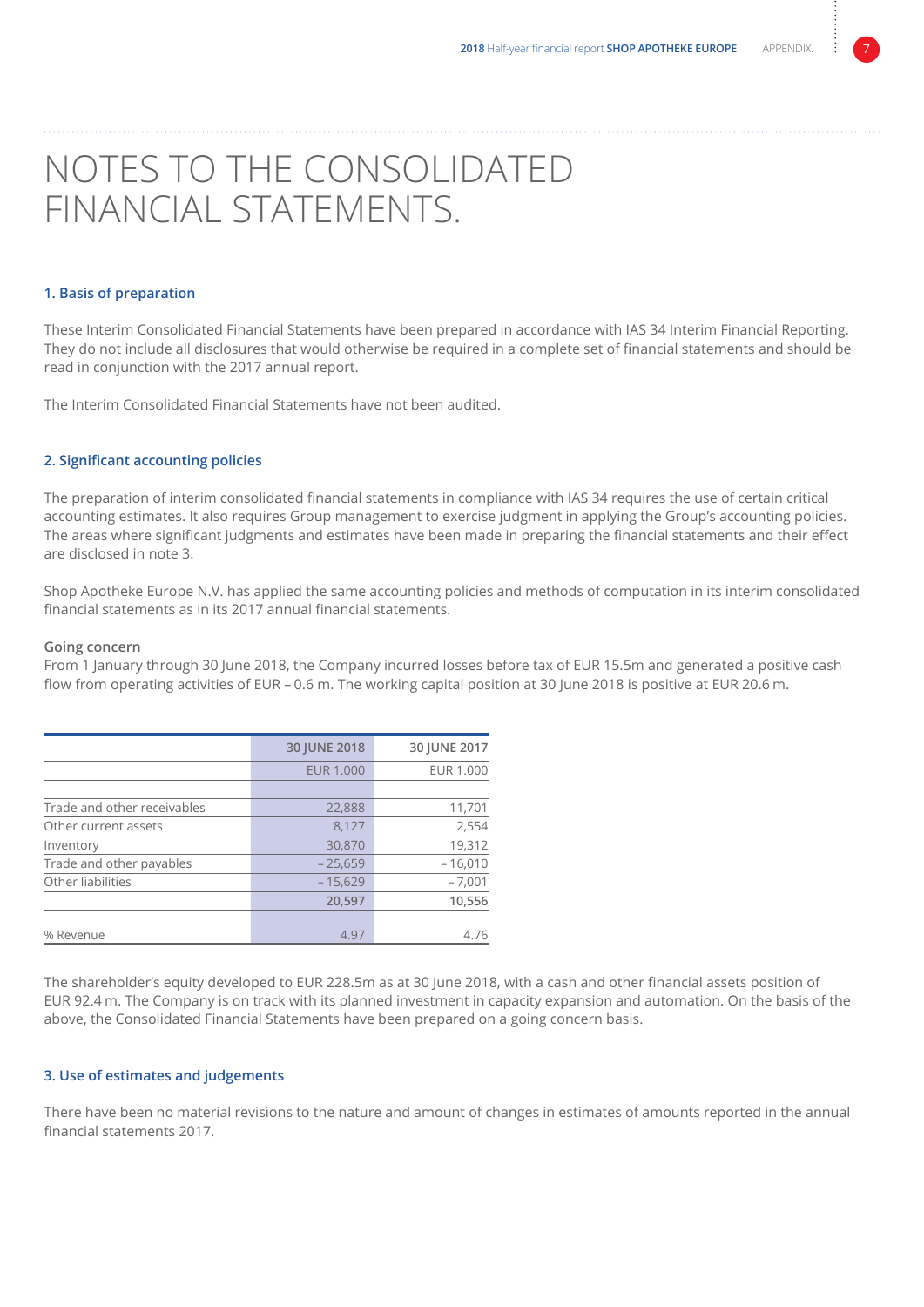#### **4. Development expenses**

In determining the development expenditures to be capitalized, we make estimates and assumptions based on expected future economic benefits generated by products that are the result of these development expenditures. In particular, we have capitalized development work for our websites and the ERP system that supports the business.

Business development spending is not capitalized but reported under "Selling & Distribution Expenses".

#### **5. Seasonality**

For the business of the Shop Apotheke Group, the first and fourth quarter of the year tend to be slightly stronger than the second and third. Also, TV advertising focuses on the first quarter of the year.

Vendor allowances are calculated for the interim financial statements on a pro-rata basis, under the assumption of full target achievement.

#### **6. Segment information**

Our operating segments are reported in a manner consistent with the internal reporting provided to the chief operating decisionmakers. The chief operating decision-makers, who are responsible for allocating resources and assessing performance of the operating segments, have been identified as the statutory directors of the Group and make strategic decisions.

For management purposes, our Group is organized into geographic business units:

- **Germany:** Prescription (RX), prescription-free pharmaceuticals (OTC) and beauty and personal care products (BPC) sold to individual customers located in the German market.
- **International:** Only prescription-free pharmaceuticals (OTC) and beauty and personal care products (BPC) sold to individual customers located in other European markets.

Due to the relatively small size of the applicable business, the segment "Germany Services" has been integrated into the segment "Germany" as of 1 January 2018.

This is based on our different shops and products and services provided. Segment EBITDA shows profitability by geographic segment without central overhead functions (IT, finance and management) that serve all segments and are sized for future international roll-out.

The Group's assets and liabilities are not disclosed by segment as they are not included in the segment information used by the chief operating decision-makers.

No changes exist in the calculation methodology of this segment information in comparison to the 2017 annual report. No inter-segment revenues apply.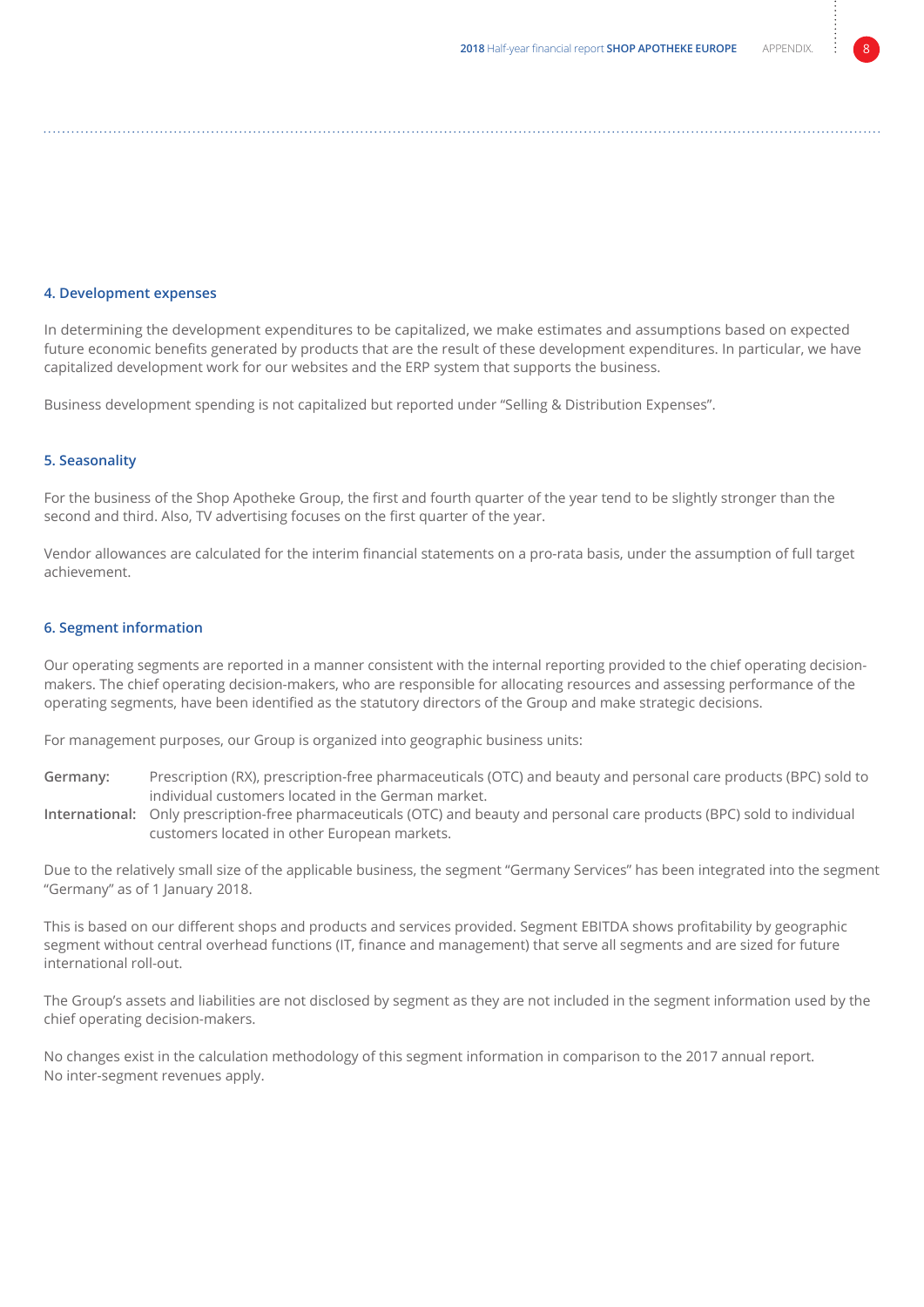# CONSOLIDATED SEGMENT FINANCIALS.

| 30 June 2018                    | <b>GERMANY</b><br><b>INTERNATIONAL</b> |                | <b>UNAUDITED INTERIM</b><br>CONSOLIDATED |  |
|---------------------------------|----------------------------------------|----------------|------------------------------------------|--|
|                                 | EUR 1.000                              | EUR 1.000      | <b>EUR 1.000</b>                         |  |
| Revenue                         | 202,486                                | 54,745         | 257,231                                  |  |
| Cost of sales                   | $-167,932$                             | $-42,872$      | $-210,803$                               |  |
| <b>Gross Profit</b>             | 34,554                                 | 11,874         | 46,428                                   |  |
| % of revenue                    | 17.1 %                                 | 21.7%          | 18.0%                                    |  |
| Other income                    | $\mathbb O$                            | $\overline{7}$ | 8                                        |  |
| Selling & Distribution          | $-31,377$                              | $-14,419$      | $-45,796$                                |  |
| <b>Segment EBITDA</b>           | 3,178                                  | $-2,538$       | 640                                      |  |
| Administrative expense          |                                        |                | $-8,068$                                 |  |
| Administrative expense (adj.)   |                                        |                | $-7,592$                                 |  |
| <b>EBITDA</b>                   |                                        |                | $-7,429$                                 |  |
| EBITDA (adj.)                   |                                        |                | $-6,952$                                 |  |
| Depreciation                    |                                        |                | $-6,013$                                 |  |
| <b>EBIT</b>                     |                                        |                | $-13,441$                                |  |
| EBIT (adj.)                     |                                        |                | $-12,965$                                |  |
| Net finance cost and income tax |                                        |                | $-1,488$                                 |  |
| Net Loss                        |                                        |                | $-14,929$                                |  |
| Net Loss (adj.)                 |                                        |                | $-14,453$                                |  |

| 30 June 2017                    | <b>GERMANY</b>   | <b>INTERNATIONAL</b> | <b>GERMANY</b><br><b>SERVICES</b> | <b>ELIMINATIONS</b> | <b>INTERIM</b><br>CONSOLIDATED |
|---------------------------------|------------------|----------------------|-----------------------------------|---------------------|--------------------------------|
|                                 | <b>EUR 1.000</b> | <b>EUR 1.000</b>     |                                   |                     |                                |
| Revenue                         | 92,129           | 34,113               | 3,145                             | $-2,680$            | 126,707                        |
| Cost of sales                   | $-72,757$        | $-26,588$            | $-146$                            | $\mathbf 0$         | $-99,490$                      |
| <b>Gross Profit</b>             | 19,372           | 7,525                | 2,999                             | $-2,680$            | 27,216                         |
| % of revenue                    | 21.0%            | 22.1 %               | 95.4%                             |                     | 21.5%                          |
| Other income                    | 973              | 335                  | 25                                | $-9$                | 1,323                          |
| Selling & Distribution          | $-17,866$        | $-11,560$            | $-2,863$                          | 2,680               | $-29,609$                      |
| <b>Segment EBITDA</b>           | 2,478            | $-3,699$             | 161                               | $-9$                | $-1,069$                       |
| Administrative expense          |                  |                      |                                   |                     | $-3,930$                       |
| <b>EBITDA</b>                   |                  |                      |                                   |                     | $-5,000$                       |
| Depreciation and amortisation   |                  |                      |                                   |                     | $-2,095$                       |
| <b>EBIT</b>                     |                  |                      |                                   |                     | $-7,095$                       |
| Net finance cost and income tax |                  |                      |                                   |                     | $-1,029$                       |
| Net Loss                        |                  |                      |                                   |                     | $-8,124$                       |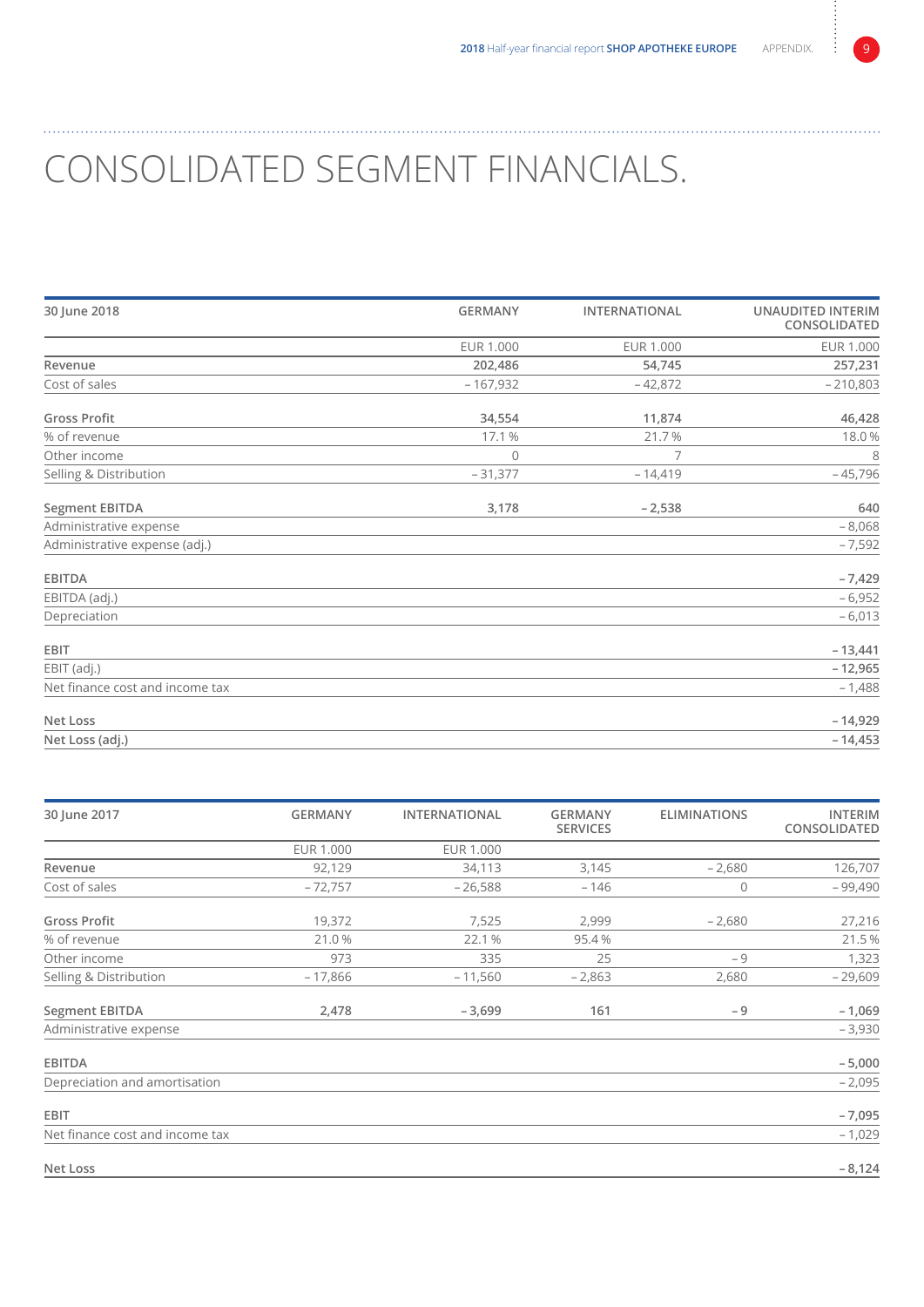### **7. Business combinations**

For the acquisition of the EHS Europe Health Services BV business in November 2017, the measurement period has not yet passed. However, an adjustment of the fair value as calculated in 2017 is considered not necessary.

### **8. Fair Value**

As at 30 June 2018, no significant changes of fair value calculations have occurred in comparison to the fair values from the 2017 annual report.

### **9. Risks and risk management**

The Group's risk categories and risk factors that could have material impact on its financial position and results are described in Shop Apotheke's annual report 2017 (page 85-90). Those risk categories and factors are deemed incorporated and repeated in this report by this reference and Shop Apotheke believes that these risks similarly apply for the six month period ending 30 June 2018.

The Group will publish its annual report 2018 in March 2019 with a detailed update of Shop Apotheke's principal risks.

### **12. Events after the reporting date**

On 12 July 2018, SHOP APOTHEKE EUROPE N.V. acquired 100 % of the shares in Berlin-based nu3 GmbH for 54,470 new bearer shares and an additional cash payment. nu3 is active in the growing market segment for functional nutritional products and has a European presence.